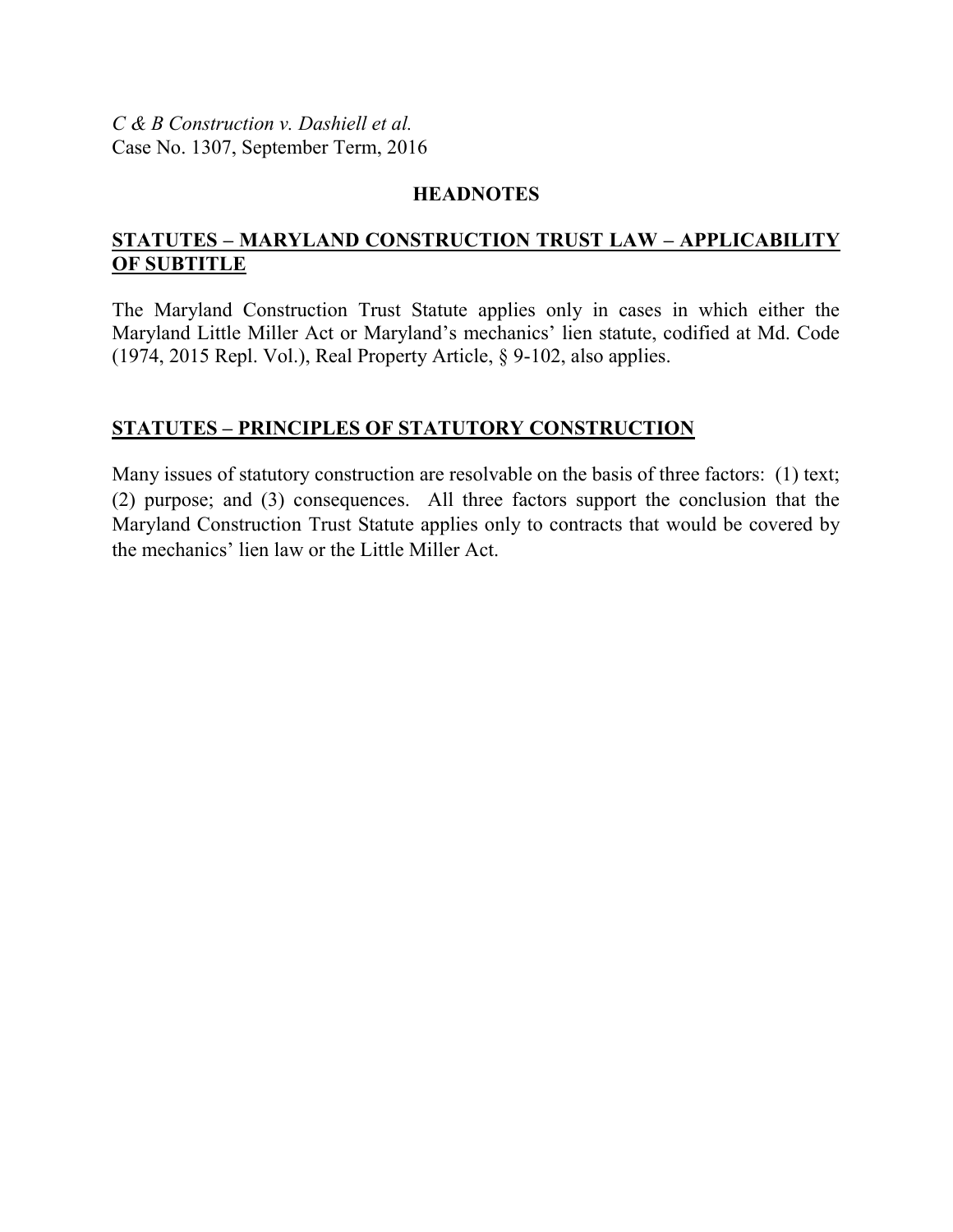Circuit Court for Wicomico County Case No. 22-C15-1518

REPORTED

### IN THE COURT OF SPECIAL APPEALS

#### OF MARYLAND

No. 1307

September Term, 2016

 $\mathcal{L}_\text{max}$  , where  $\mathcal{L}_\text{max}$  is the set of  $\mathcal{L}_\text{max}$ 

# C & B CONSTRUCTION, INC.,

v.

JEFFREY DASHIELL, *et al.* \_\_\_\_\_\_\_\_\_\_\_\_\_\_\_\_\_\_\_\_\_\_\_\_\_\_\_\_\_\_\_\_\_\_\_\_\_\_

> Nazarian, Beachley, Zarnoch, Robert A. (Senior Judge, Specially Assigned),

> > JJ.

Opinion by Zarnoch, J. \_\_\_\_\_\_\_\_\_\_\_\_\_\_\_\_\_\_\_\_\_\_\_\_\_\_\_\_\_\_\_\_\_\_\_\_\_\_

 $\mathcal{L}_\text{max}$  , where  $\mathcal{L}_\text{max}$  is the set of  $\mathcal{L}_\text{max}$ 

Filed: November 1, 2017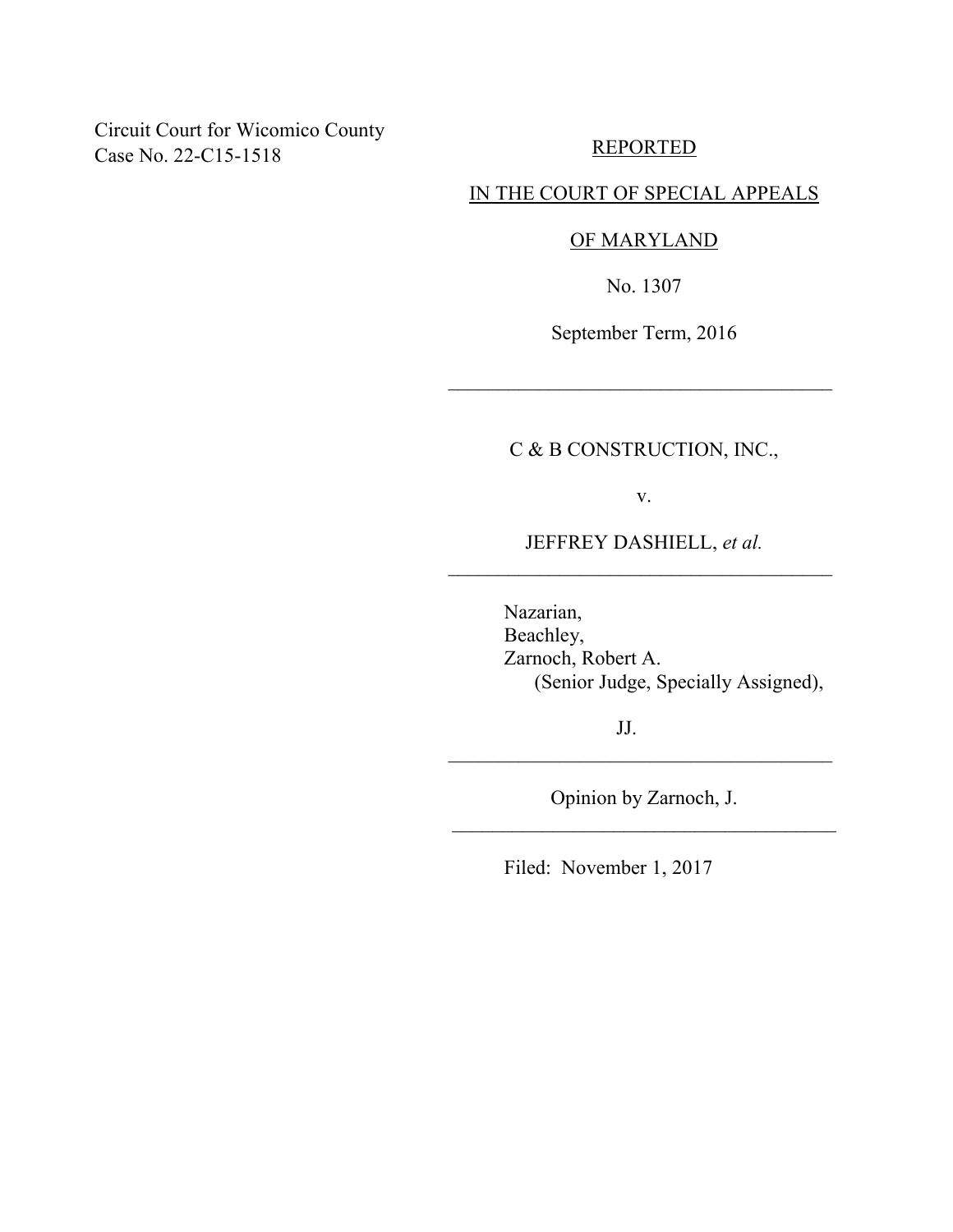This is a dispute over the nonpayment for construction work performed by subcontractor, appellant C & B Construction ("C & B") for general contractor Temco Builders, Inc. ("Temco"). At the heart of this case is whether  $C \& B$  may employ the Maryland Construction Trust Statute, Md. Code (1974, 2015 Repl. Vol.), Real Property Article (RP) § 9-201 *et seq.*, to hold officers of Temco, appellees Vice President Jeffrey Dashiell ("Dashiell") and President Edward J. Maguire ("Maguire"), personally liable for money owed to  $C \& B$  by Temco. After  $C \& B$  concluded its case at a bench trial in the Circuit Court for Wicomico County, Dashiell and Maguire filed a motion for judgment, which the circuit court granted based on its finding that RP  $\S 9\text{-}204(a)^1$  did not permit C  $\&$ B to hold Dashiell and Maguire personally liable. The key issue we must address, therefore, is whether the applicability clause in § 9-204(a) required C & B to establish that its subcontracts were subject to either the Little Miller Act or the mechanics' lien statute. If the Construction Trust statute does apply,  $C \& B$  asks us to address whether the circuit court erred in granting judgment to Dashiell and Maguire, despite evidence showing that Temco had been paid by the owners in full or in large part based on Temco's applications for payment.

#### **BACKGROUND AND PROCEDURAL HISTORY**

 On six construction projects located across Maryland, C & B performed various drywall, ductwork, and other related construction work as part of a subcontract with

<sup>1</sup> Section 9-204(a) states: "This subtitle applies to contracts subject to Title 17, Subtitle 1 of the State Finance and Procurement Article, known as the "Maryland Little Miller Act", as well as property subject to § 9-102 of this title."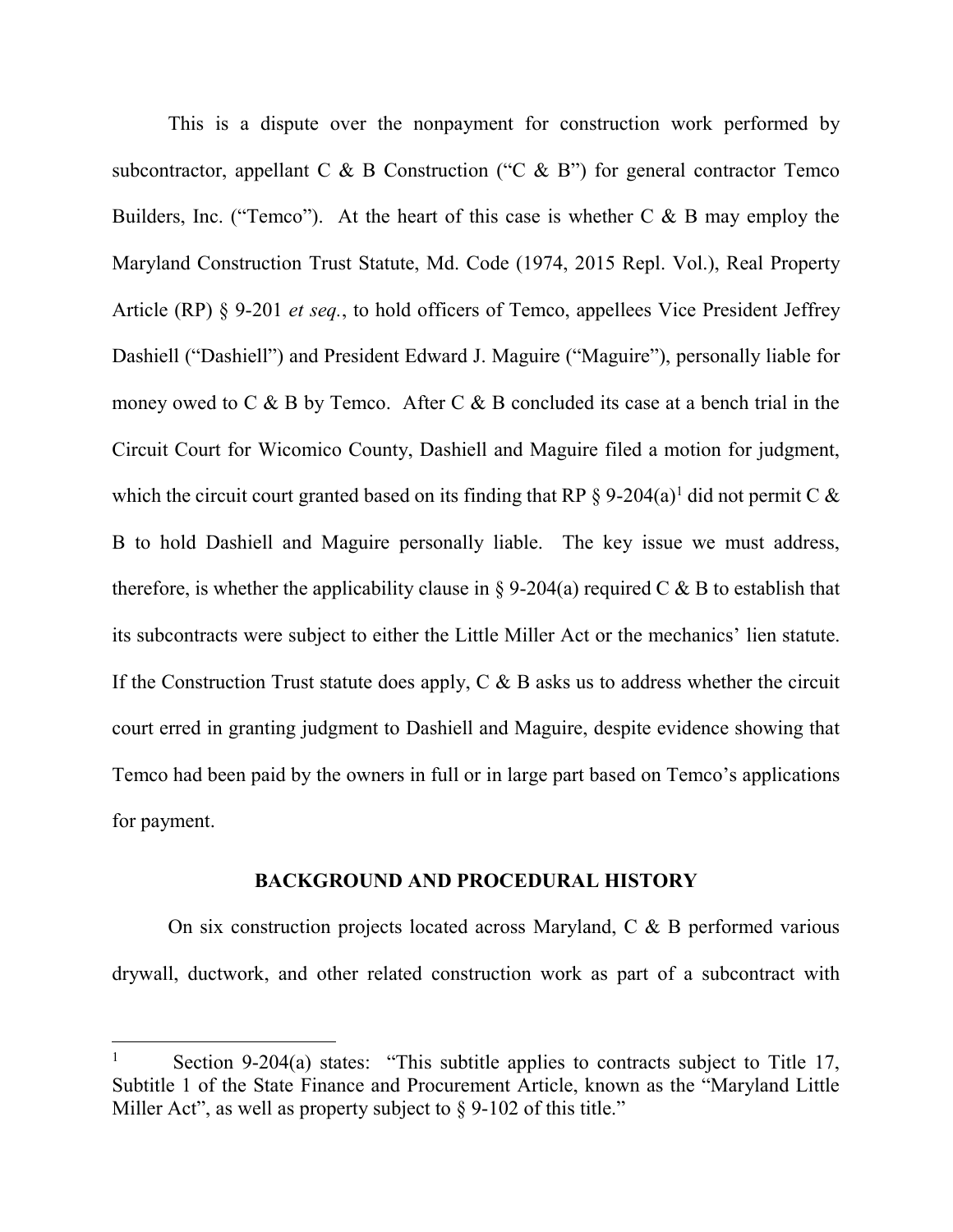Temco. According to C  $\&$  B, for five of the six projects, C  $\&$  B completed all of its obligations under the subcontract with Temco, and Temco was paid by the owners for all or the majority of the work performed by  $C \& B$ . However, Temco failed to pay  $C \& B$ for the work it performed. Additionally, on a sixth project,  $C \& B$  alleged that Temco owed C & B for work for which Temco had received credit against a debt to another company, but failed to pay  $C \& B$ . Neither party disputes that Temco failed to pay  $C \& B$  for work performed under the subcontracts. According to  $C \& B$ , rather than paying  $C \& B$  for the work it performed, Dashiell and Maguire spent the money they received from the project owners by paying other subcontractors and Temco office expenses, or by repaying themselves for money they had put into the business.

 On October 1, 2015, C & B filed a complaint in the Circuit Court for Wicomico County against Temco, as well as Dashiell and Maguire individually. For each of the six projects, C & B alleged breach of contract against Temco and sought to hold Dashiell and Maguire individually liable under the Maryland Construction Trust Statute.<sup>2</sup> C & B's claims against Dashiell and Maguire included primarily three allegations: (1) "During the course of the Project, the owner paid Temco for labor and materials supplied to the Project by C&B" and "Temco held these monies in trust for C&B"; (2) "Defendants Maguire and Dashiell, as officers/managing agents for Temco, had direction over and control of the monies held in trust by Temco for the benefit of C&B"; and (3) "Defendants Maguire and Dashiell used and/or retained the monies held in trust for C&B for purposes other than to

<sup>2</sup> The Maryland Construction Trust Statute ("Construction Trust statute") is codified in RP § 9-201, *et seq.*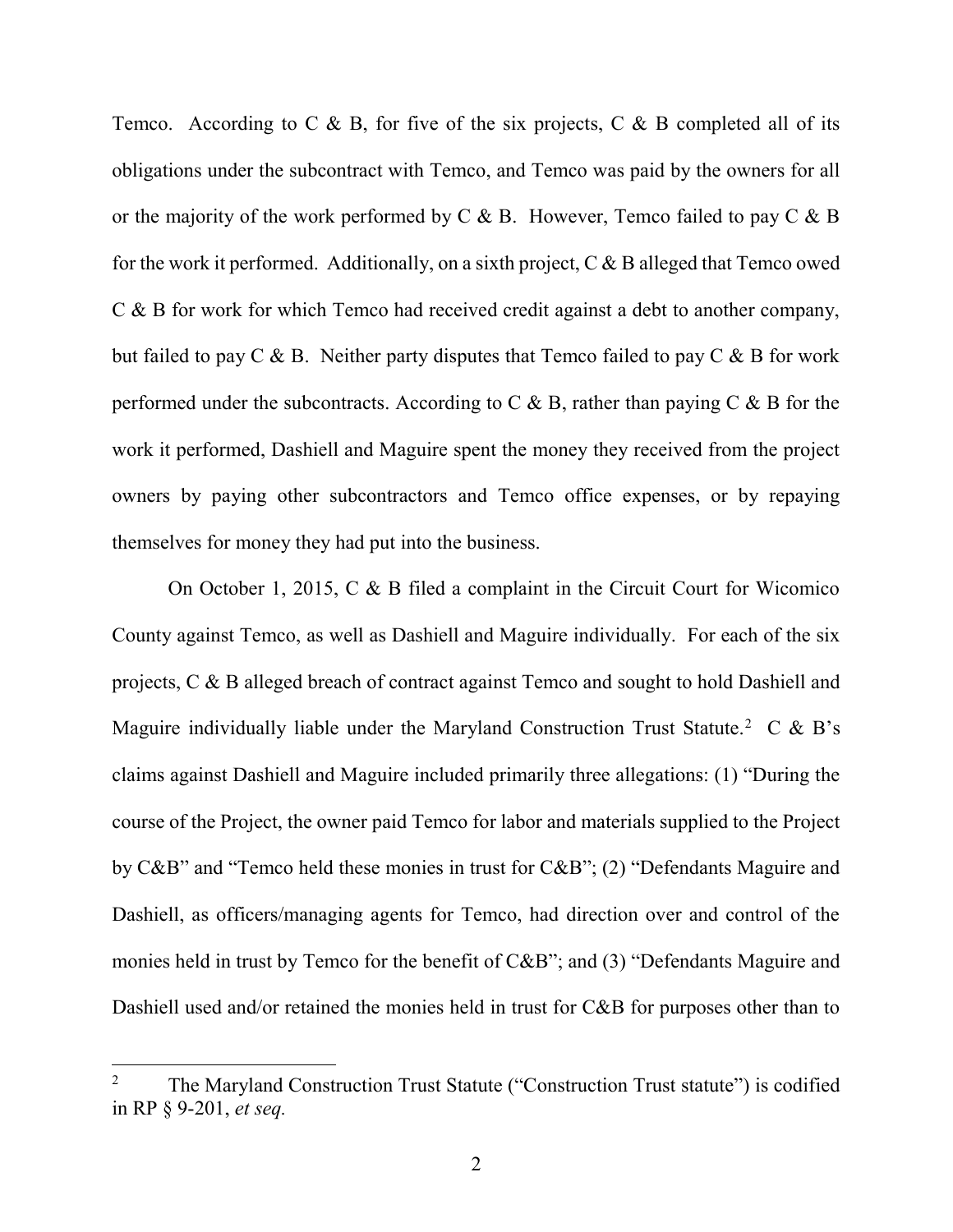pay C&B for the materials and labor it supplied to the Project." For the six projects for which  $C \& B$  alleged it was not paid for work performed,  $C \& B$  sought a total of \$218,349.90.<sup>3</sup>

 On May 3, 2016, Temco entered into a consent judgment with C & B, agreeing to the entry of an award against it in the amount of  $$225,607.00$ <sup>4</sup> C & B's claims against Dashiell and Maguire, however, proceeded to trial on July 13, 2016. At the conclusion of C & B's case, the Temco officers moved for judgment, asserting that the Construction Trust statute did not apply in this case, because the subcontracts were not subject to either the Little Miller Act or the mechanics' lien statute.<sup>5</sup> After hearing argument, the Circuit Court Judge Donald C. Davis agreed with Dashiell and Maguire, noting:

> [I]t seems to me really looking at the Statute and Section 9-  $204(a)$ ..., it applies to contracts under the Maryland Little Miller Act, and there is no contention that any of the contracts in this case would be subject to the Maryland Little Miller Act as well as properties subject to 9-102 of this Article which is the Mechanics Lien Statute.

> And the only way to know whether the property is subject to 9-102 is for evidence to be provided that it is subject to 9-102,

<sup>3</sup> C & B claimed that Temco received a total of \$218,349.90 for work that C & B performed under the six contracts.

<sup>4</sup> Temco, therefore, was no longer a party to the proceedings, as it had already admitted that it owed C & B the full amount of all six contracts  $-$  \$225,607.00. C & B  $$ apparently unconvinced that Temco would satisfy the consent judgment -- continued to pursue its claims against Dashiell and Maguire individually for the money that C & B claimed Temco was paid by the project owners. Pursuant to the Construction Trust Statute, officers are individually liable only for the funds that have been paid to the contractor by the project owner -- that is, the smaller amount, \$218,349.90, not the larger amount, \$225,607.00.

<sup>5</sup> The mechanics' lien statute is codified at RP § 9-101 *et seq*.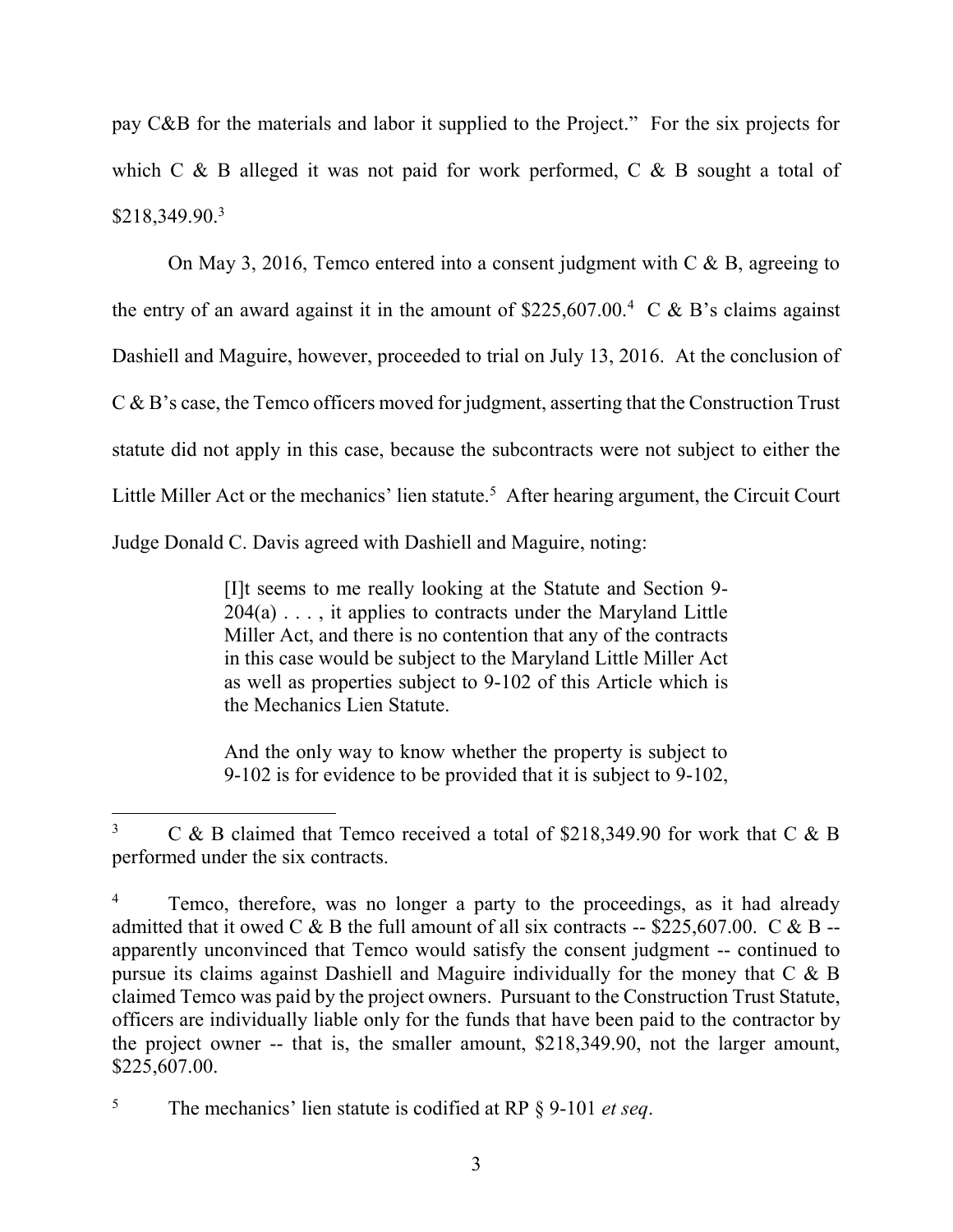which I am just going to shorten it up and say that it's either basically new construction or every building repaired, rebuilt or improved to the extent of 15 percent of its value.

And in this case, I have looked at the contracts, and there is nothing to indicate that the contracts are for any of the other exceptions.  $[\ldots]$ 

There is no way for the Court to make any judgment as to whether or not that improvement is to the extent of 15 percent of the value of the project.

And as I said, there is no way for the Court to infer that. because there is no evidence that would permit a finding, a direct finding from the evidence. And it does seem to me that a basic proposition is that one cannot proceed under the Construction Trust Statute without first establishing that the . . . contract for which that construction trust is sought to be imposed is one which would be lienable.

So I think sort of the basic proposition is that Plaintiff must first establish that the property is I will say lienable under Section 9-102 as a predicate for anything under Section 9-201 [*et seq.*], and there is really no evidence in this case that would permit me to make that finding directly from the evidence or by any inference from the evidence that has been submitted.

So I don't think -- the question is a closer one as to whether or not there is adequate evidence of earmarking, but I don't think I need to get to that point really, because I don't believe that the evidence as submitted is sufficient for me to, even if I looked at it in the light most favorable to the Plaintiff, which I'm not required to do, but even if I did do that, I don't think the evidence is sufficient.

So I'm going to grant the motion for judgment on behalf of Mr. Maguire and Mr. Dashiell.

On July 19, 2016, the circuit court issued a formal ruling in favor of Dashiell and

Maguire. C & B filed a Motion for New Trial, which the circuit court denied without a

hearing on August 16, 2016. C & B's appeal to this Court followed.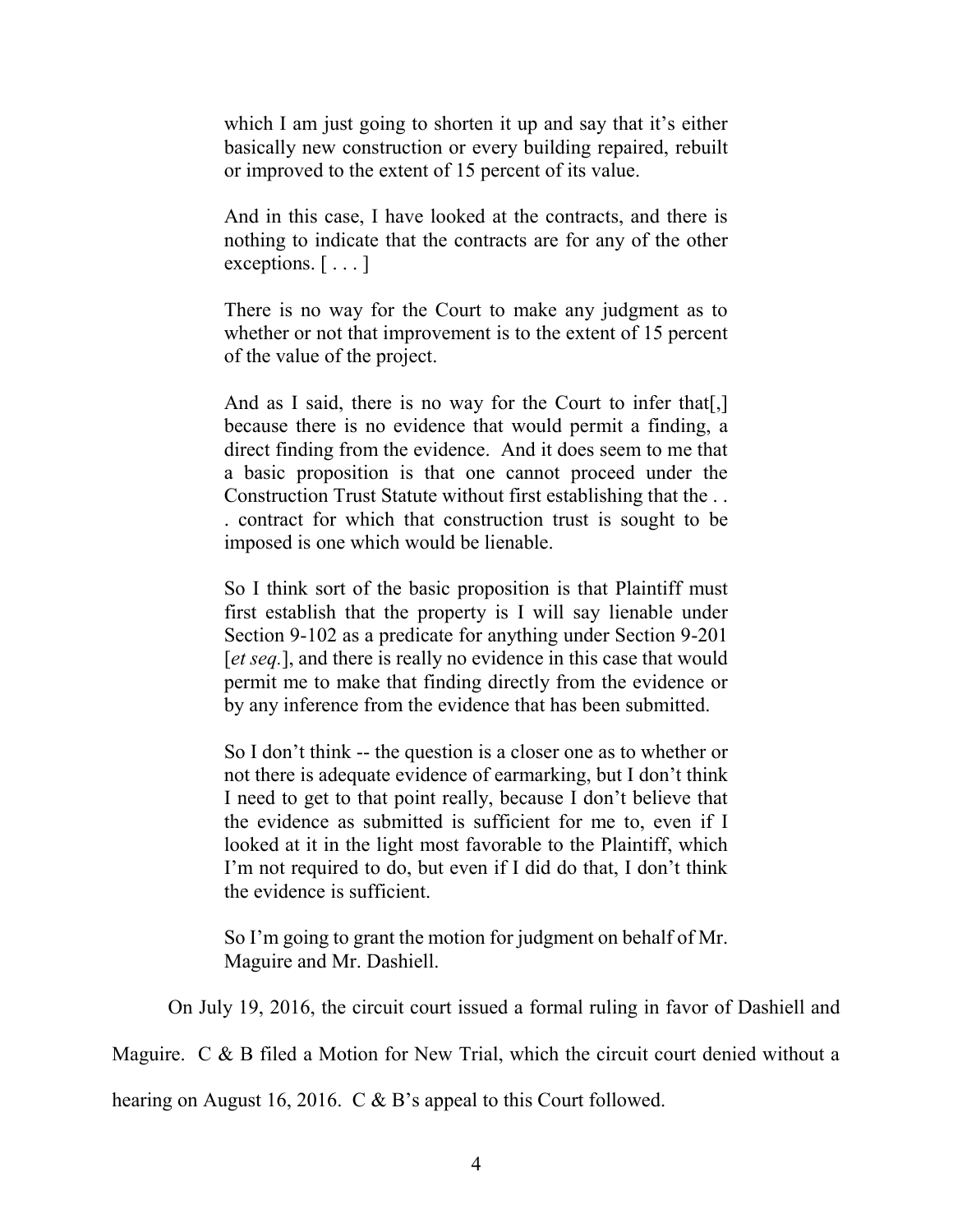#### **DISCUSSION**

 Our focus here is on the proper interpretation of RP § 9-204. The Court of Appeals reiterated in *Nesbit v. Gov't Emps. Ins. Co.* that "[w]hen the trial court's order 'involves an interpretation and application of Maryland statutory and case law, our Court must determine whether the lower court's conclusions are legally correct under a *de novo* standard of review.'" 382 Md. 65, 72 (2004) (quoting *Walter v. Gunter,* 367 Md. 386, 392 (2002)). In this case, the trial court found that the Construction Trust statute does not apply and concluded that Dashiell and Maguire could not be held personally liable. We must examine whether that determination is legally correct.

### **I. Principles of Statutory Construction and Applicable Law**

Many issues of statutory construction are resolvable on the basis of three factors:

(1) text; (2) purpose; and (3) consequences. *Town of Oxford v. Coste*, 204 Md. App. 578, 585 (2012), *aff'd* 431 Md. 14 (2013).

> Text is the plain language of the relevant provision, typically given its ordinary meaning, . . . considered in light of the whole statute, . . . and generally evaluated for ambiguity. . . . Legislative purpose, either apparent from the text or gathered from external sources, often informs, if not controls, our reading of the statute. . . . An examination of interpretive consequences, either as a comparison of the results of each proffered construction, . . . or as a principle of avoidance of an absurd or unreasonable reading, . . . grounds the court's interpretation in reality.

204 Md. App. 585-86 (Citations omitted); *see also Blue v. Prince George's County*, 434

Md. 681, 689 (2013).

The Court of Appeals has said: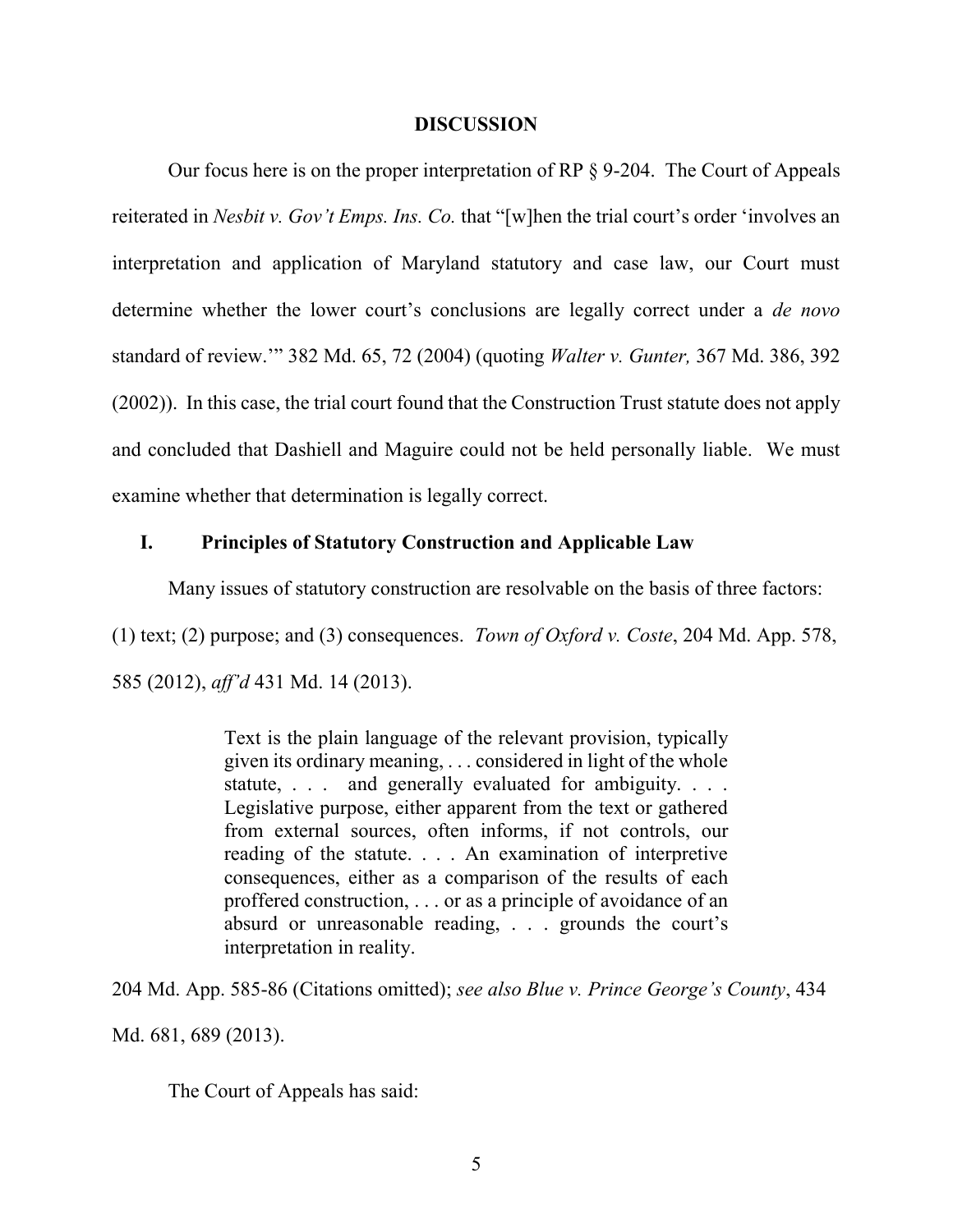[w]e may and often must consider other "external manifestations" or "persuasive evidence," including a bill's title and function paragraphs, amendments that occurred as it passed through the legislature, its relationship to earlier and subsequent legislation, and other material that fairly bears on the fundamental issue of legislative purpose or goal, which becomes the context within which we read the particular language before us in a given case.

*Kaczorowski v. Cty. of Baltimore*, 309 Md. 505, 515 (1987).

 The Construction Trust statute was designed to "protect subcontractors from dishonest practices by general contractors and other subcontractors for whom they might work." *Ferguson Trenching v. Kiehne*, 329 Md. 169, 174-175 (1993). Thus, the legislature made officers, directors and managing agents within a contractor corporation personally liable when such agent knowingly uses monies held in trust improperly. *See* RP § 9-202. The legislative purpose was "to ensure that funds disbursed by an owner or contractor for payment to a subcontractor for work done are actually paid to the subcontractor." *See* S.B. 374, 1987 General Assembly of Maryland, *Summary of Committee Report*, 2. At the time of the enactment of the 1987 legislation, as many as eighteen other states had enacted similar construction trust statutes. *See id.* at 1.

 The Construction Trust statute establishes a trust relationship in the following paragraphs:

> (1) Any money paid under a contract by an owner to a contractor, or by the owner or contractor to a subcontractor for work done or materials furnished, or both, for or about a building by any subcontractor, shall be held in trust by the contractor or subcontractor, as trustee, for those subcontractors who did work or furnished materials, or both, for or about the building, for purposes of paying those subcontractors.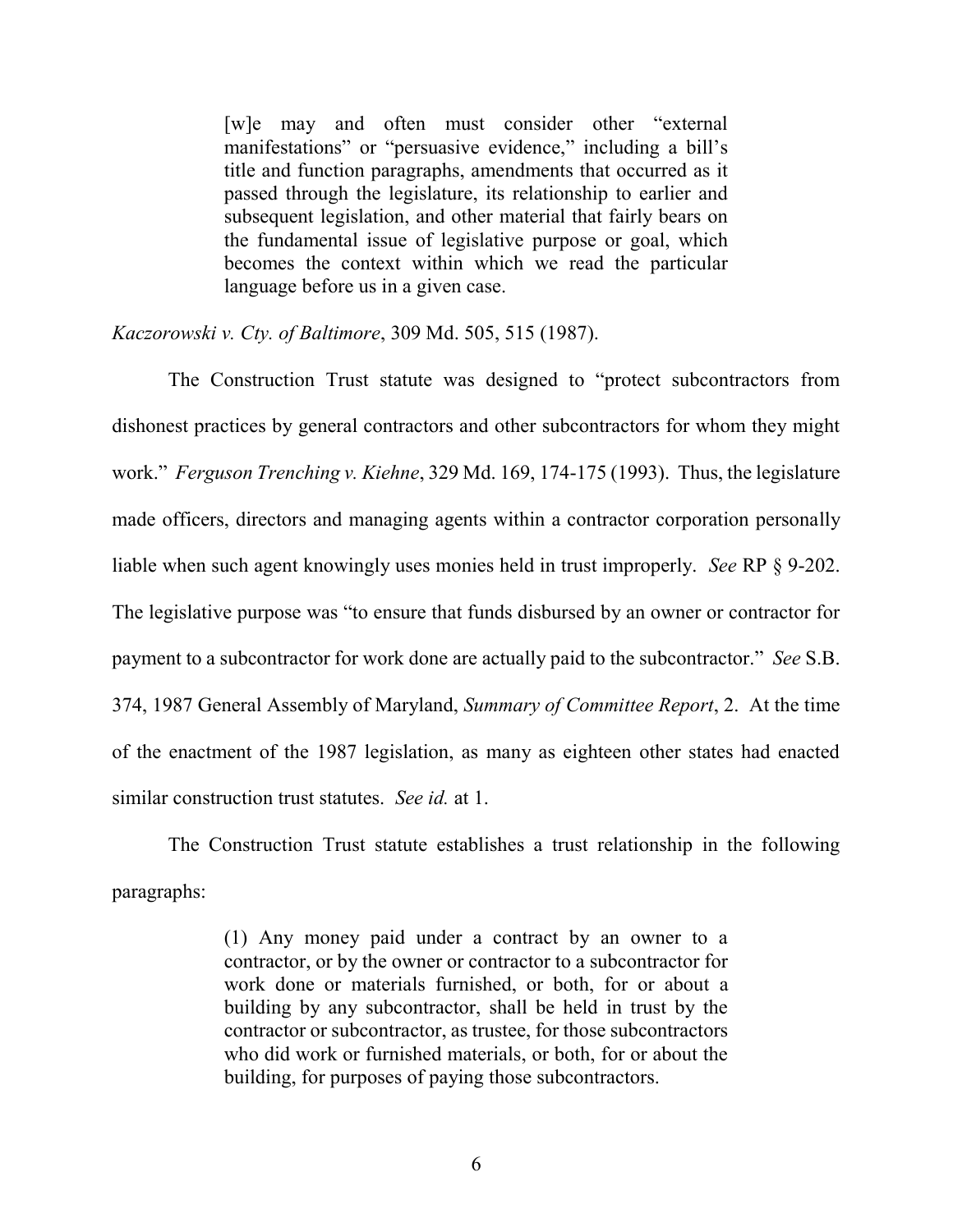(2) An officer, director, or managing agent of a contractor or subcontractor who has direction over or control of money held in trust by a contractor or subcontractor under paragraph (1) of this subsection is a trustee for the purpose of paying the money to the subcontractors who are entitled to it.

RP § 9-201(b).

Subsection 9-202 establishes personal liability for the misuse of money held in

trust:

Any officer, director, or managing agent of any contractor or subcontractor, who knowingly retains or uses the money held in trust under § 9-201 of this subtitle, or any part thereof, for any purpose other than to pay those subcontractors for whom the money is held in trust, shall be personally liable to any person damaged by the action.

RP § 9-202.

Finally, the paragraph most critical to this case states:

(a) This subtitle applies to contracts subject to Title 17, Subtitle 1 of the State Finance and Procurement Article, known as the "Maryland Little Miller Act", as well as property subject to § 9-102 of this title.

(b) This subtitle does not apply to:

- (1) A contract for the construction and sale of a single family residential dwelling; or
- (2) A home improvement contract by a contractor licensed under the Maryland Home Improvement Law.

(c) In this subtitle, "owner", "contractor", and "subcontractor" have the same meanings as in § 9-101 of this title.

§ 9-204. Subsection 9-204 references two other statutes. The first is the Maryland Little

Miller Act ("Little Miller Act"), codified in Md. Code (1985, 2015 Repl. Vol.), § 17-101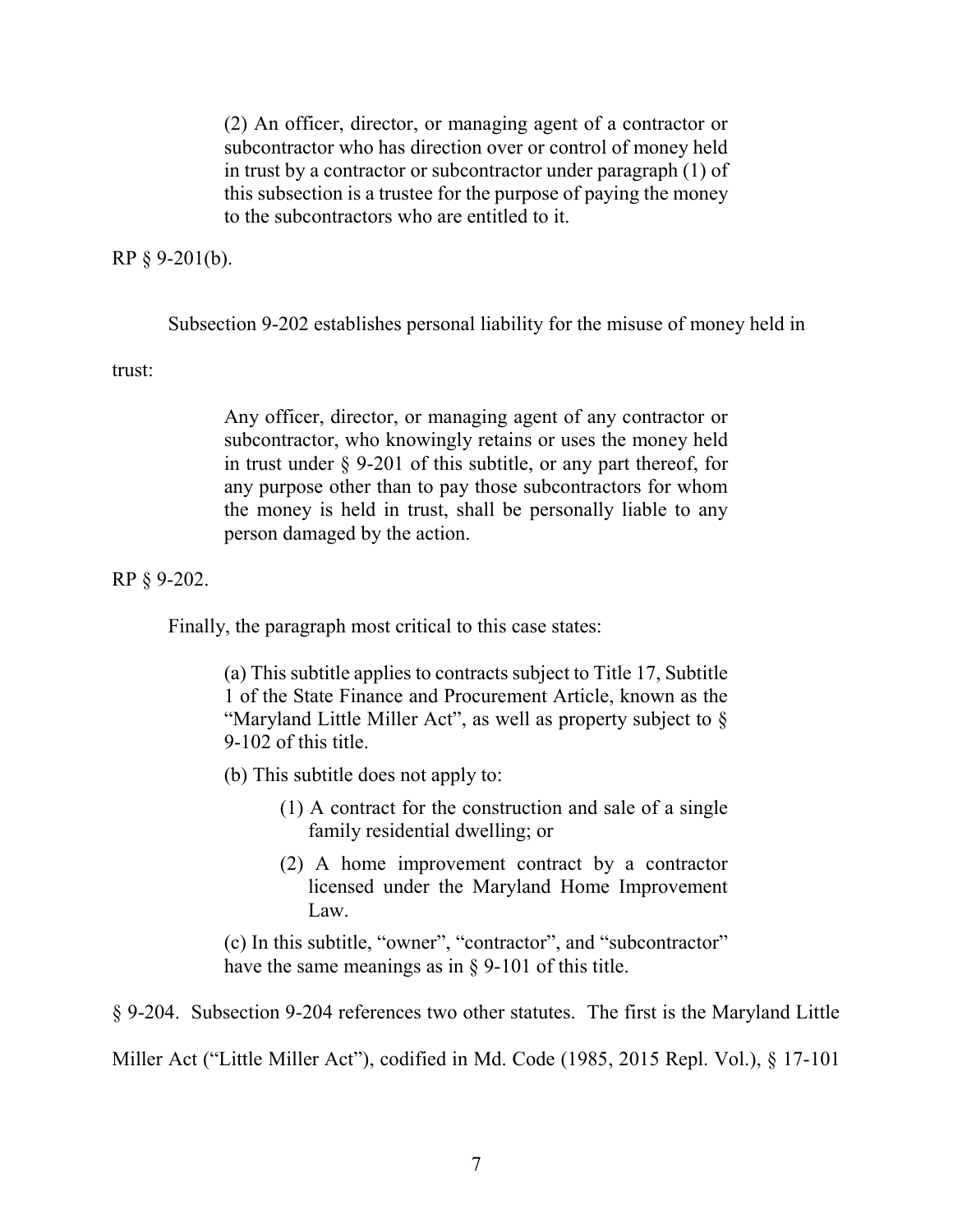*et seq.* of the State Finance and Procurement Article (SFP). The second is RP § 9-102, which specifies the coverage of the State's mechanics' lien statute.

### **II. The Applicability Clause of the Construction Trust Statute Limits the Subtitle to Contracts Subject to Either the Little Miller Act or Maryland's Mechanics' Lien Statute.**

C & B argues on appeal that it was not required to establish that the contracts at issue fell within the Little Miller Act or the mechanics' lien statute, because the language in RP § 9-204(a) does not limit the scope of the statute's applicability; rather, it contends, that provision merely ensures that certain claims and remedies are not excluded by a trial court where more than one remedy may apply. We disagree.

 In our view, § 9-204 circumscribes the entire scope of the statute. This applicability clause does not include the words "only" or "also" in defining the limits of the statute's reach. Whether or not this renders the statute ambiguous, however, we are free to consult legislative history to confirm the meaning of the text. *See Mayor & Cty. Council of Baltimore v. Chase*, 360 Md. 121, 131 (2000). We therefore examine both the statute's language in context and as a whole, its legislative history and purpose to determine its applicability. We begin by examining the text of the statute.

### **A. The Text of RP § 9-204 Limits the Applicability of the Subtitle to Contracts Subject to the Little Miller Act and RP § 9-102.**

The complete text of  $\S 9-204(a)$  is "[t]his subtitle applies to contracts subject to Title 17, Subtitle 1 of the State Finance and Procurement Article, known as the 'Maryland Little Miller Act', as well as property subject to § 9-102 of this title." No other language in the statute defines the scope of the statute. Indeed, prior to enactment, the clause was amended,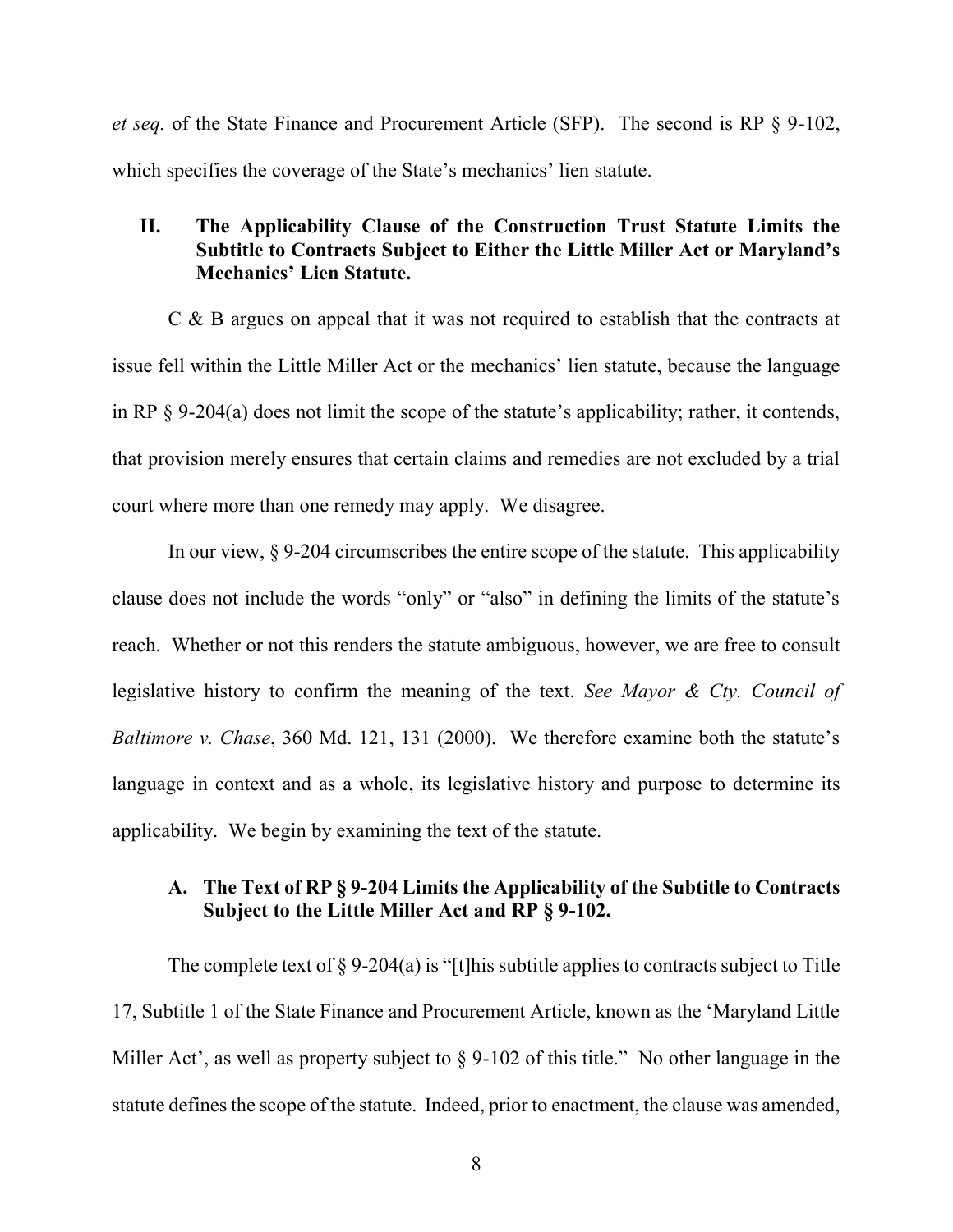changing the original language of the bill, which limited it to certain sections within the subtitle, to read instead "[t]his *Subtitle* applies." *See* S.B. 374, House Jud. Comm. Amendments (April 6, 1987), Amendment No. 9.

 Contained in the same paragraph of the statute, subsection 9-204(b), which was added by a House amendment to this bill, lists specifically what contracts the statute does *not* apply to, including "(1) [a] contract for the construction and sale of a single family residential dwelling," and "(2) [a] home improvement contract by a contractor licensed under the Maryland Home Improvement Law." Together, the two paragraphs provide the entirety of the statute's language describing its applicability (or non-applicability) -- the Subtitle applies to contracts subject to the Little Miller Act or the mechanics' lien statute, and it does not apply to certain contracts for the construction of single family homes and home improvement contracts. Notably, no language in the Subtitle indicates that the statute would apply to contracts not subject to the Little Miller Act or the mechanics' lien statute. Clearly, subsection (b) is an exception to the general scope of the statute's applicability contained in subsection (a).

 Further, the purpose clause in the title of the Construction Trust legislation was amended prior to enactment to broaden the scope of § 9-204. The language of the title in the original bill, which read "For the purpose of . . . providing *a certain* application of this Act," was amended to read "For the purpose of . . . providing for *the* application of this Act. Ch. 345, Laws of 1987, 1932 (Emphasis added). In other words, this change to the Subtitle's purpose clause clarified that the bill provided *the* application of the Subtitle, rather than merely *certain* applications. This change suggests exclusivity.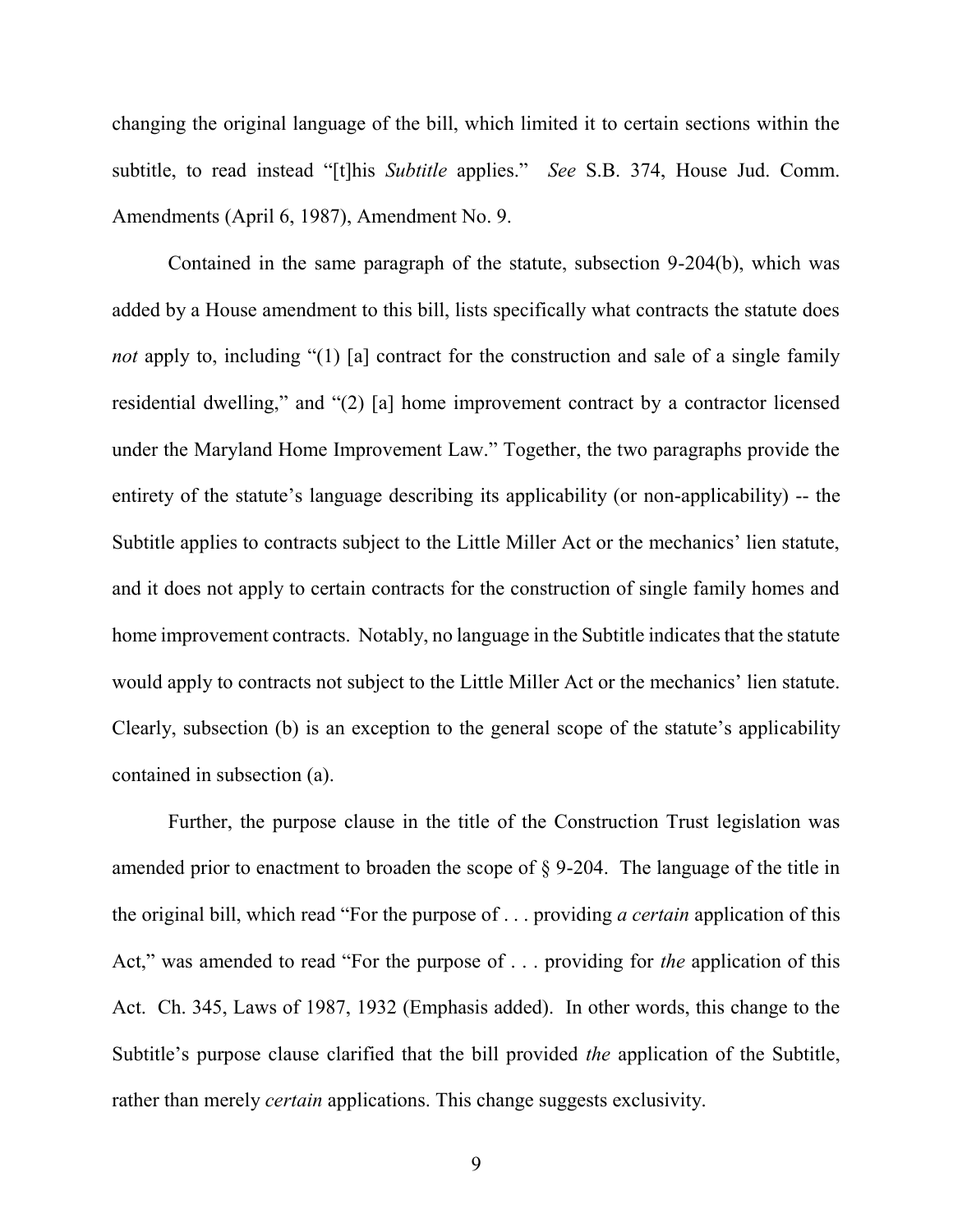### **B. The Context and Purpose of the Statute Clarify the Intended Scope of the Applicability Clause.**

 That § 9-204 defines the entire scope of the statute's applicability is made clearer by examining the statute as a whole, particularly regarding the subtitle's incorporation of the mechanics' lien statute.<sup>6</sup> For private construction projects, limiting the availability of remedies in the Construction Trust statute to contracts subject to the mechanics' lien statute is consistent with the subtitle's other cross references to the mechanics' lien statute. *See, e.g.*, RP § 9-204(c). Not only does § 9-204(a) reference the mechanics' lien statute as one of two areas of applicability, but subsection (c) of RP § 9-204 relies on the mechanics' lien statute to define its critical terms.<sup>7</sup> Linking the meanings of terms in the Construction Trust statute to the definitions provided in the mechanics' lien statute aids in determining whether the Construction Trust statute applies to a particular contract. Clearly, the Construction Trust statute was drafted with the mechanics' lien statute in mind.

Moreover, the well-defined boundaries provided in the mechanics' lien statute are in stark contrast to C & B's view of RP § 9-204(a). Subsection 9-102(a) of the Real Property Article provides, in great detail, the applicability of the mechanics' lien statute to "buildings":

> Every building erected and every building repaired, rebuilt, or improved to the extent of 15 percent of its value is subject to establishment of a lien in accordance with this subtitle for the payment of all debts, without regard to the amount, contracted

<sup>6</sup> The other statute referenced, the Little Miller Act, applies to public contracts. *See*  SFP § 17-102. No evidence was presented before the trial court that any of the six contracts were awarded by a "public body." *See* § 17-102(a).

<sup>&</sup>lt;sup>7</sup> These terms include "owner," "contractor," and "subcontractor." RP  $\S$  9-204(c).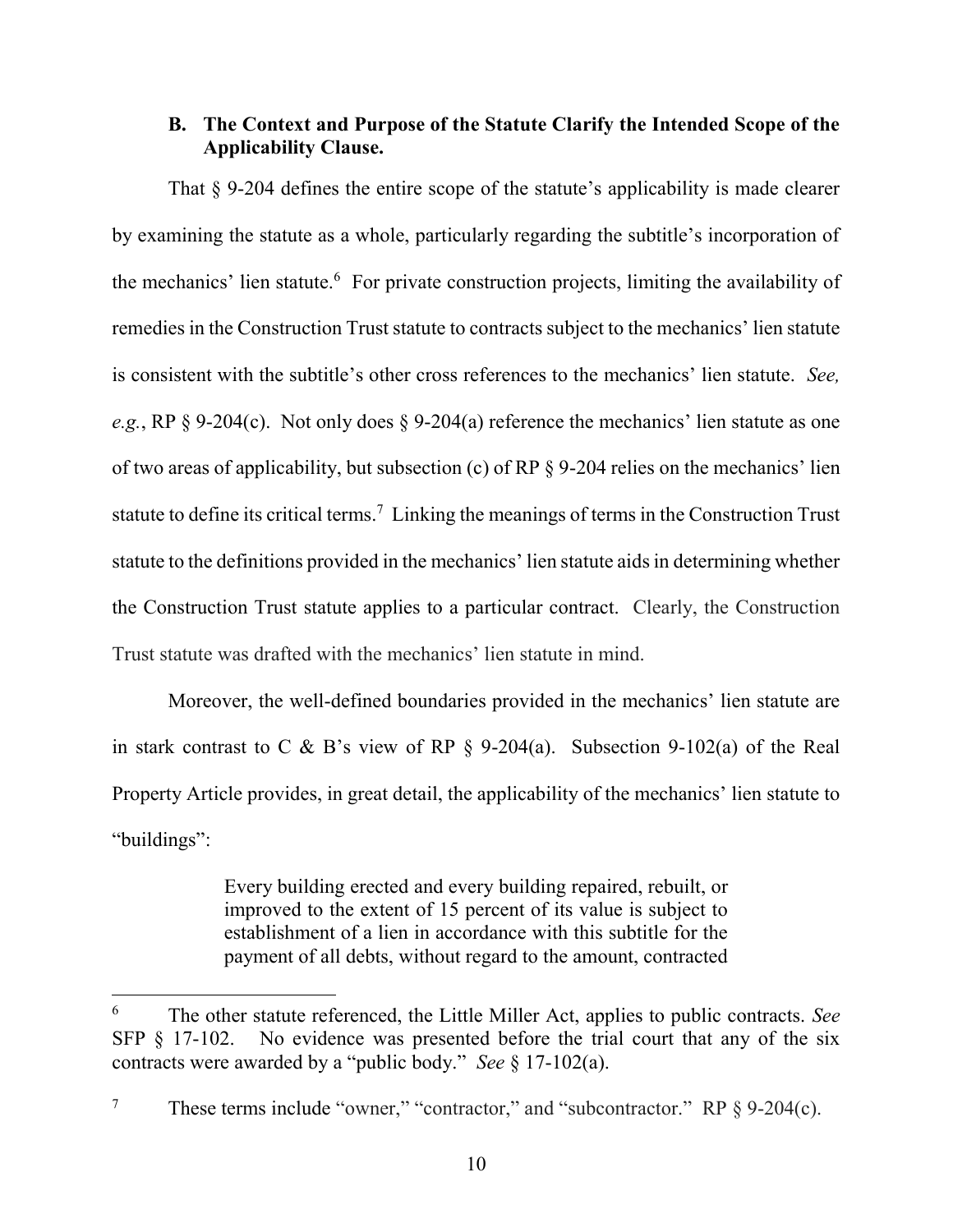for work done for or about the building and for materials furnished for or about the building, including the drilling and installation of wells to supply water, the construction or installation of any swimming pool or fencing, the sodding, seeding or planting in or about the premises of any shrubs, trees, plants, flowers or nursery products, the grading, filling, landscaping, and paving of the premises, the provision of building or landscape architectural services, engineering services, land surveying services, or interior design services that pertain to interior construction and are provided by a certified interior designer, and the leasing of equipment, with or without an operator, for use for or about the building or premises.

RP § 9-102(a).

l

Unlike the mechanics' lien statute, in which the legislature took great pains to specify the contracts covered, the Construction Trust Statute, C & B argues, was intended by the General Assembly to apply broadly to any contract "for work done or materials furnished . . . for or about a building by any subcontractor," *see* RP § 9-202. C & B contends that RP § 9-204(a) was included merely to ensure a case is not dismissed where the subcontractor has other remedies under the mechanics' lien statute or the Little Miller Act. We can find no support for  $C \& B$ 's contention.<sup>8</sup>

In interpreting statutory language in a manner that is "reasonable and consonant with logic and common sense," *Degren v. State*, 352 Md. 400, 418 (1999), we note that limiting the Construction Trust statute's applicability to the same limitations imposed

<sup>8</sup> While the General Assembly did not interweave precise language of the Little Miller Act with the Construction Trust statute, as it did with the mechanics' lien statute, this by no means suggests that these provisions are merely supplemental.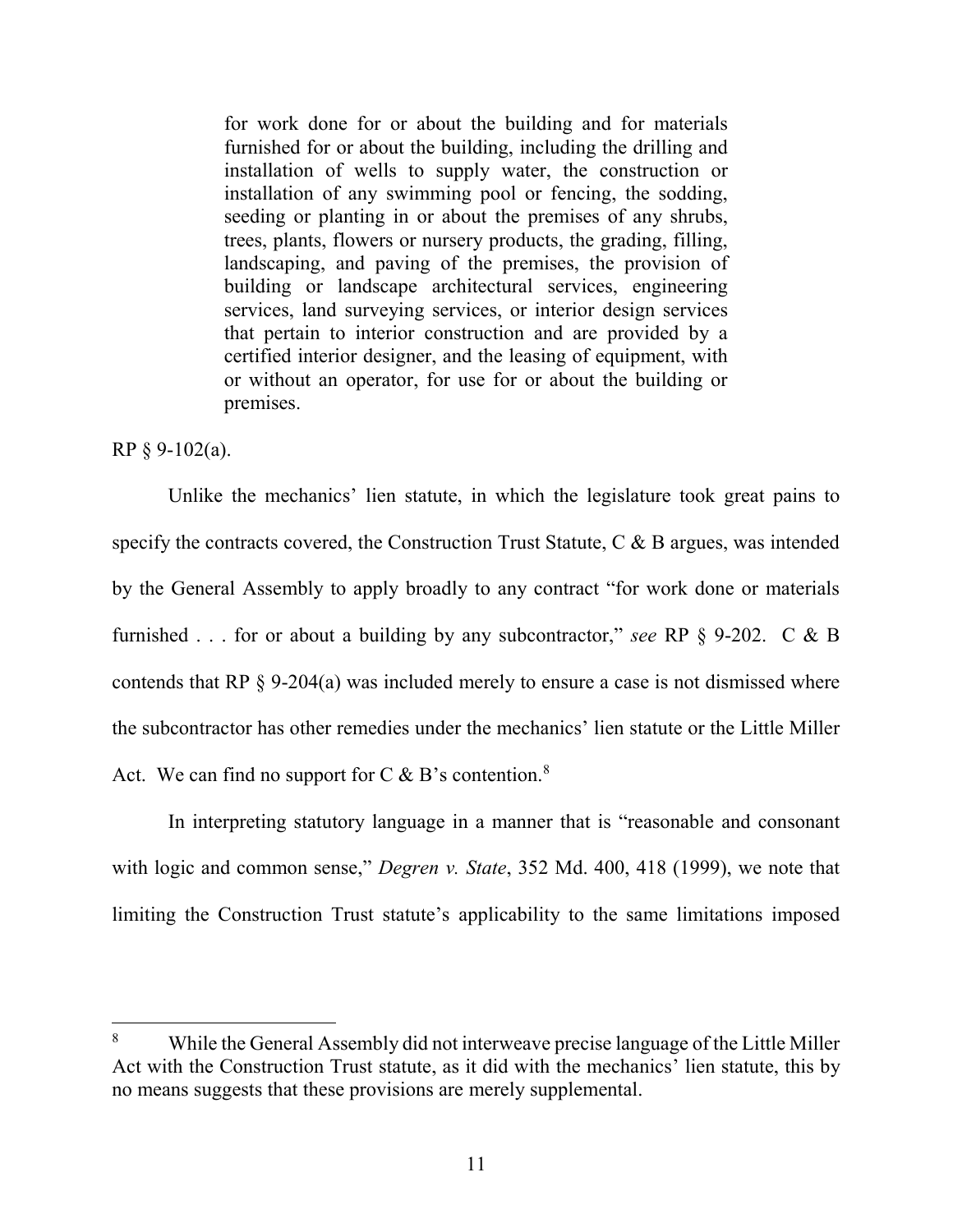under Maryland's mechanics' lien statute, as well as the Little Miller Act,<sup>9</sup> makes sense in light of the common purpose of the statutes. The mechanics' lien statute furthers the same underlying objective as the Construction Trust statute -- to protect "those who furnish labor and materials." *See Celta Corp. v. A.G. Parrott Co.*, 94 Md. App. 312, 319 (1993) (citing *Riley v. Abrams,* 287 Md. 348 (1980)) ("The purpose of the Maryland mechanic's lien statute is to protect those who furnish labor and materials during the construction process."). The mechanics' lien statute, however, provides subcontractors a different remedy for recovering unpaid funds.

Further, with respect to contracts for construction work on private properties, limiting the scope of the Construction Trust statute's applicability to those that also meet the requirements of the mechanics' lien statute, as well as defining critical terms in the same way, provides greater certainty in the statute's operation. The requirements of Maryland's mechanics' lien statute have been refined by amendments and thoroughly litigated, resolving many complex applicability questions. *See Freeform Pools, Inc. v. Strawbridge Home for Boys, Inc.*, 228 Md. 297, 302 (1962) ("[T]hroughout the legislative history of the mechanics' lien law in Maryland the law has been repeatedly amended to include specific lienable structures . . . ."); *see also Blake v. Pitcher*, 46 Md. 453, 464 (1877) ("The spirit in which the Mechanics' Lien Law is to be interpreted, has been prescribed by the [l]egislature and impressed in such strong terms upon its face, that no

<sup>9</sup> Likewise, the (federal) "Miller Act," codified at 40 U.S.C. § 3131 *et seq.*, "was intended as a simple remedy for unpaid subcontractors on federal building projects." *U.S. for the use of Allied Bldg. Prod. Corp. v. Fed. Ins. Co.*, 729 F. Supp. 477, 479 (D. Md. 1990).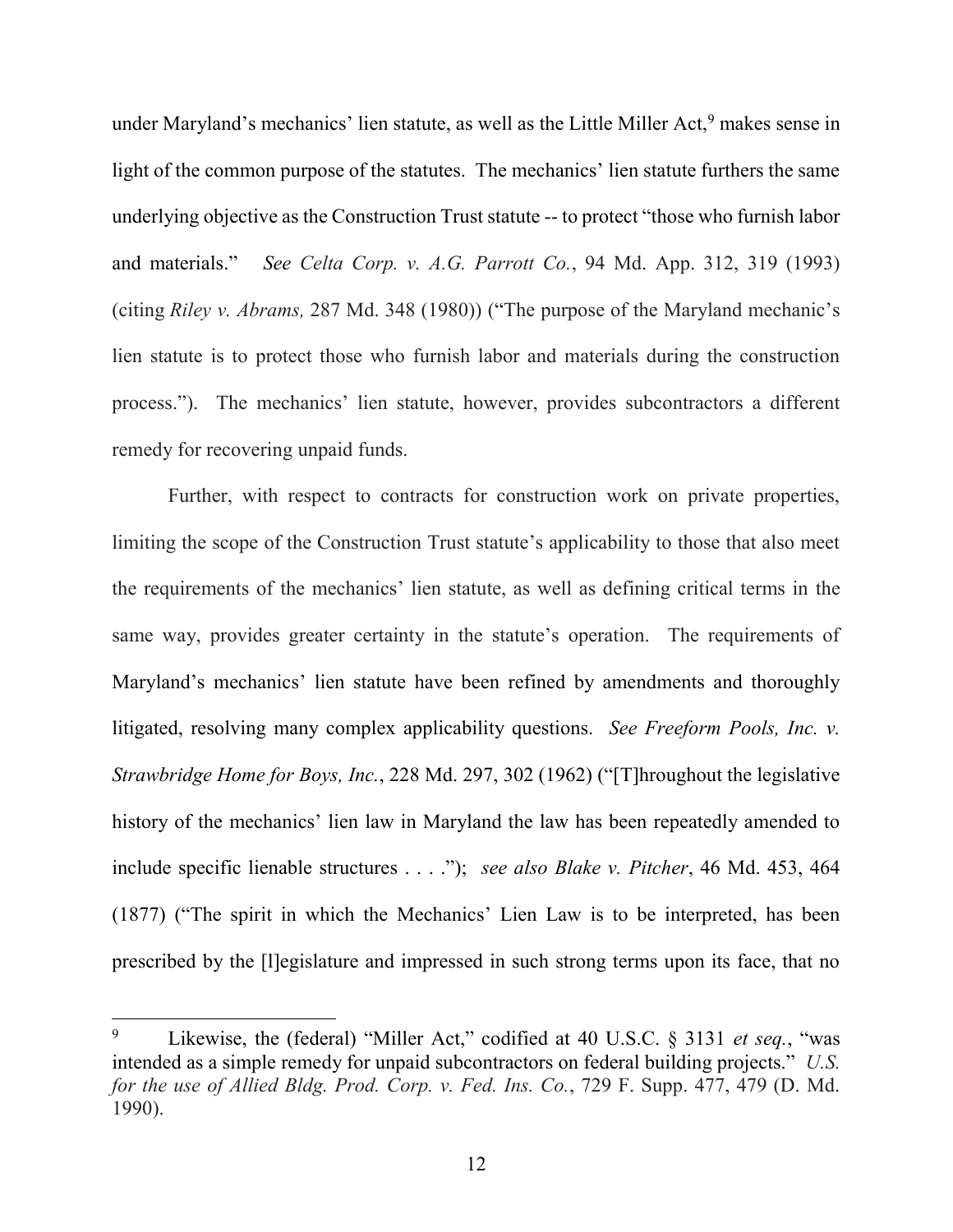Court can mistake its meaning."). Because of the absence of any right to a mechanics' lien at common law, a mechanics' lien may arise only where the applicability requirements of the statute are met. *Aviles v. Eshelman Elec. Corp.*, 281 Md. 529, 536 (1977) (quoting *Freeform Pools*, 228 Md. at 301) ("[S]ince such a lien . . . is a creature of statute, it is 'obtainable only if the requirements of the statute are complied with.'"). Moreover, a court may not "extend the mechanic's lien law beyond the obvious designs and plain requirements of the statute." *Celta Corp.*, 94 Md. App. at 319 (Citations omitted).

 The mechanics' lien statute, however, does not provide a remedy for contractors or subcontractors who provide labor or materials to construction projects that improve stateowned properties. *See In re Fowble*, 213 F. 676, 679-80 (D. Md. 1914). The enactment of the "Little Miller Act," however, bridged this gap by providing protections for those subcontractors who perform work under public contracts. *See* SFP § 17-103. With the addition of the Little Miller Act to  $\S$  9-204(a), a broad range of both public and private construction projects fall within the reach of the Subtitle.

#### **C. The Consequences of Construing the Statute as C & B Proposes Provides Further Support that the General Assembly Did Not Intend to Broaden the Construction Trust Statute to Include all Subcontractors.**

Adopting C & B's proffered construction of the statute -- that  $\S 9-202$  applies to all subcontractors who do any work at all under a construction contract -- would impose unprecedented liability upon officers and directors of contractor corporations. To assume the legislature intended such exposure, without expressly addressing that purpose, is unreasonable. In contrast, however, limiting the statute to public and private contracts of a particular caliber, is consistent with reason and common sense.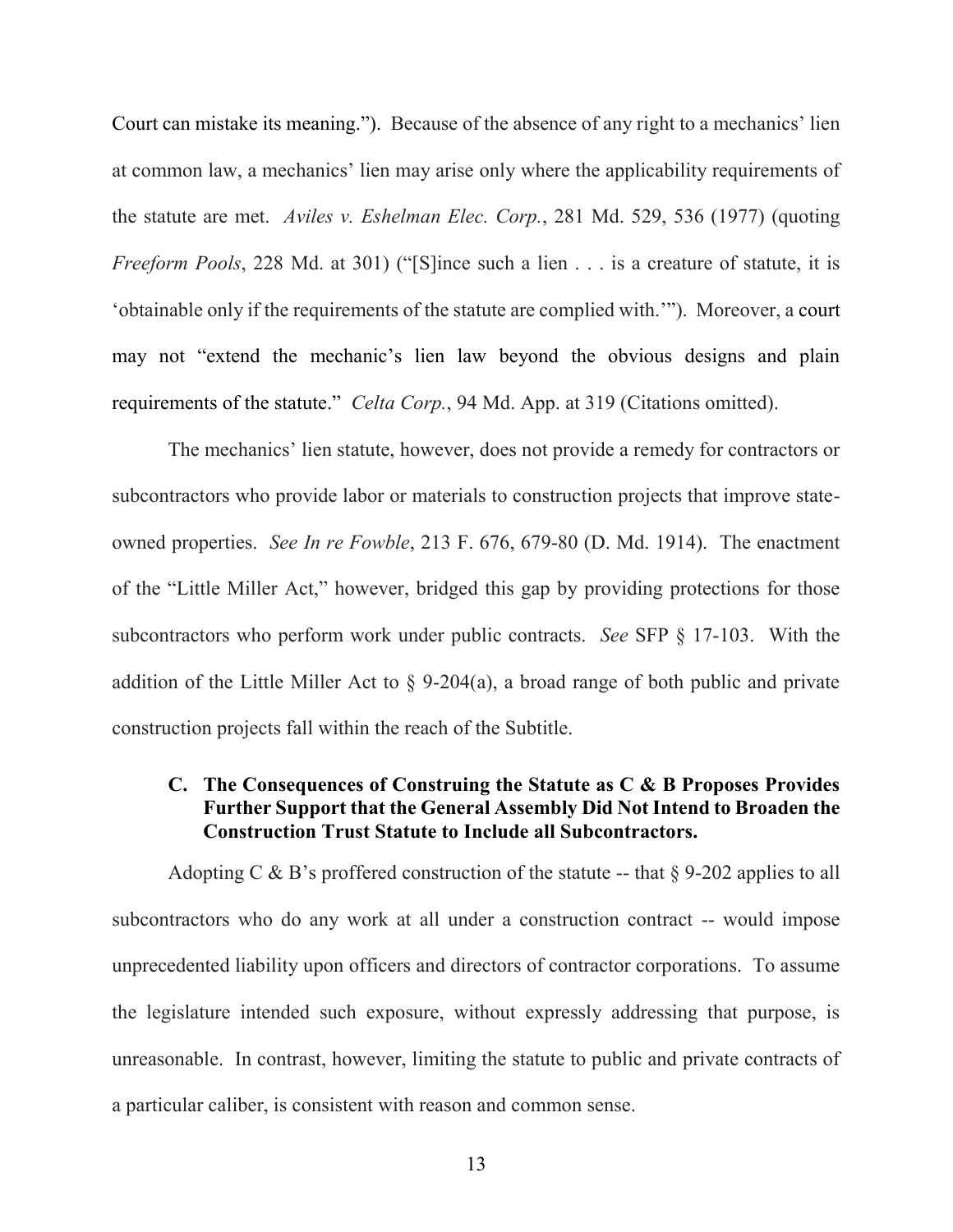By limiting the Construction Trust statute's applicability to cases in which either the mechanics' lien statute or the Little Miller Act apply, the statute provides a different remedy to the same classes of suppliers of labor and materials whom the legislature has historically sought to protect. In so doing, however, the Construction Trust statute limits the universe of claimants capable of holding officers, directors, and managing agents liable to a specific group of subcontractors and places finite limits on the subject of applicable construction projects.

 Both the mechanics' lien statute and the Construction Trust statute provide remedies not available at common law. The Court of Appeals explained in *Winkler Constr. Co., Inc. v. Jerome* that "as a mechanic's lien was unknown at common law and is purely a creature of statute, it is 'obtainable only if the requirements of the statute are complied with.'" 355 Md. 231, 247 (1999) (quoting *Freeform Pools*, 228 Md. at 301) (Citation omitted). Indeed, the mechanics' lien statute was "comprehensively rewritten to provide a greater measure of due process to the owner" of the project. *See id.* at 248. Likewise, the Construction Trust statute acts in derogation to corporate law precedents that typically shield officers and directors from liability for the debts of the corporation. *See Ferguson Trenching*, 329 Md. at 175 ("The personal liability provisions of the statute must be viewed in the context of basic corporate law. Officers and directors of a corporation generally are insulated from personal liability for the debts of the corporation."); *Curtis G. Testerman Co. v. Buck*, 340 Md. 569, 578 (1995) ("The rule is clear. . . that an officer is not personally liable on an agreement when there is no evidence in the record that the officer intended to assume the obligation."). Further, where a statute is "in derogation of the common law," it must be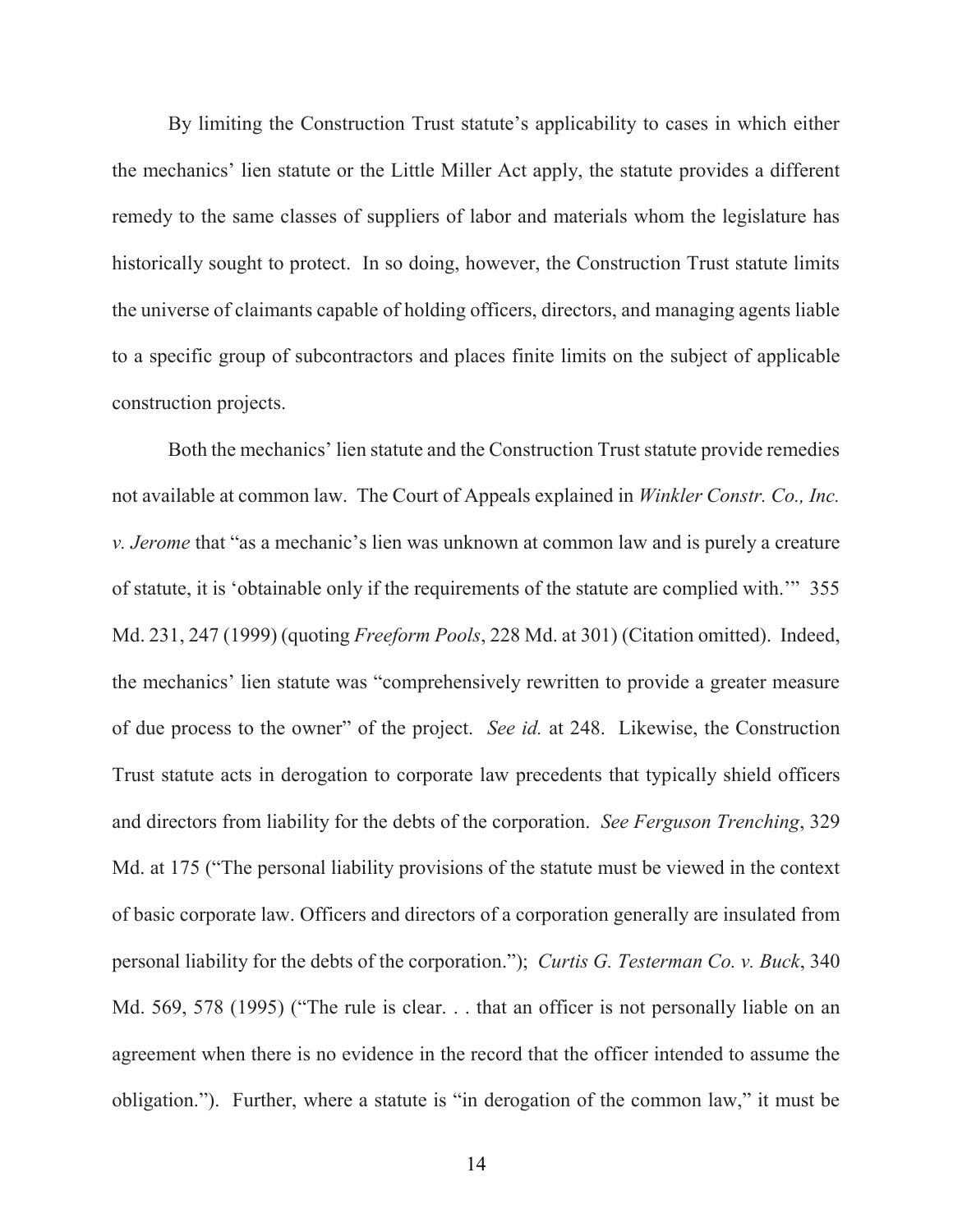strictly construed. *Bruce v. Dyer*, 309 Md. 421, 431-32 (1987). Restricting the extraordinary remedy of holding directors of a corporation personally liable for the debts of the corporation to only those who meet certain well-established requirements of the mechanics' lien statute and the Little Miller Act is consistent with this principle.

#### **D. Every Court to Address the Applicability Clause of the Maryland Construction Trust Statute has Reached the Same Conclusion.**

The Court of Appeals first examined the Construction Trust statute in *Ferguson Trenching*, 329 Md. 169. C & B points to the Court's opinion in *Ferguson Trenching* as support for its argument that RP § 9-204(a) does not limit the statute to cases in which the Little Miller Act or the mechanics' lien statute apply. C & B relies on *Ferguson Trenching's* observation that "the statute applies to both private and public construction projects, but not to contracts for the construction and sale of a single family residential dwelling or to home improvement contracts by licensed home improvement contractors." *Id.* at 174-75. C & B points out that "[t]he only exception noted by the Court of Appeals was to residential dwelling and home improvement contracts." Nothing in *Ferguson Trenching*, however, supports that the Construction Trust statute applies more broadly to those projects not subject to the Little Miller Act or the mechanics' lien statute.

Although no Maryland court has addressed in detail the scope of the applicability clause of the Construction Trust statute, Judge James Eyler, writing for this Court in *Walter v. Atl. Builders Group, Inc.*, described the requirements of § 9-204 and strongly suggested that the applicability of the subtitle is limited to contracts subject to the Little Miller Act or the mechanics' lien statute. 180 Md. App. 347, 351 n. 3 (2008). The Court said that the

15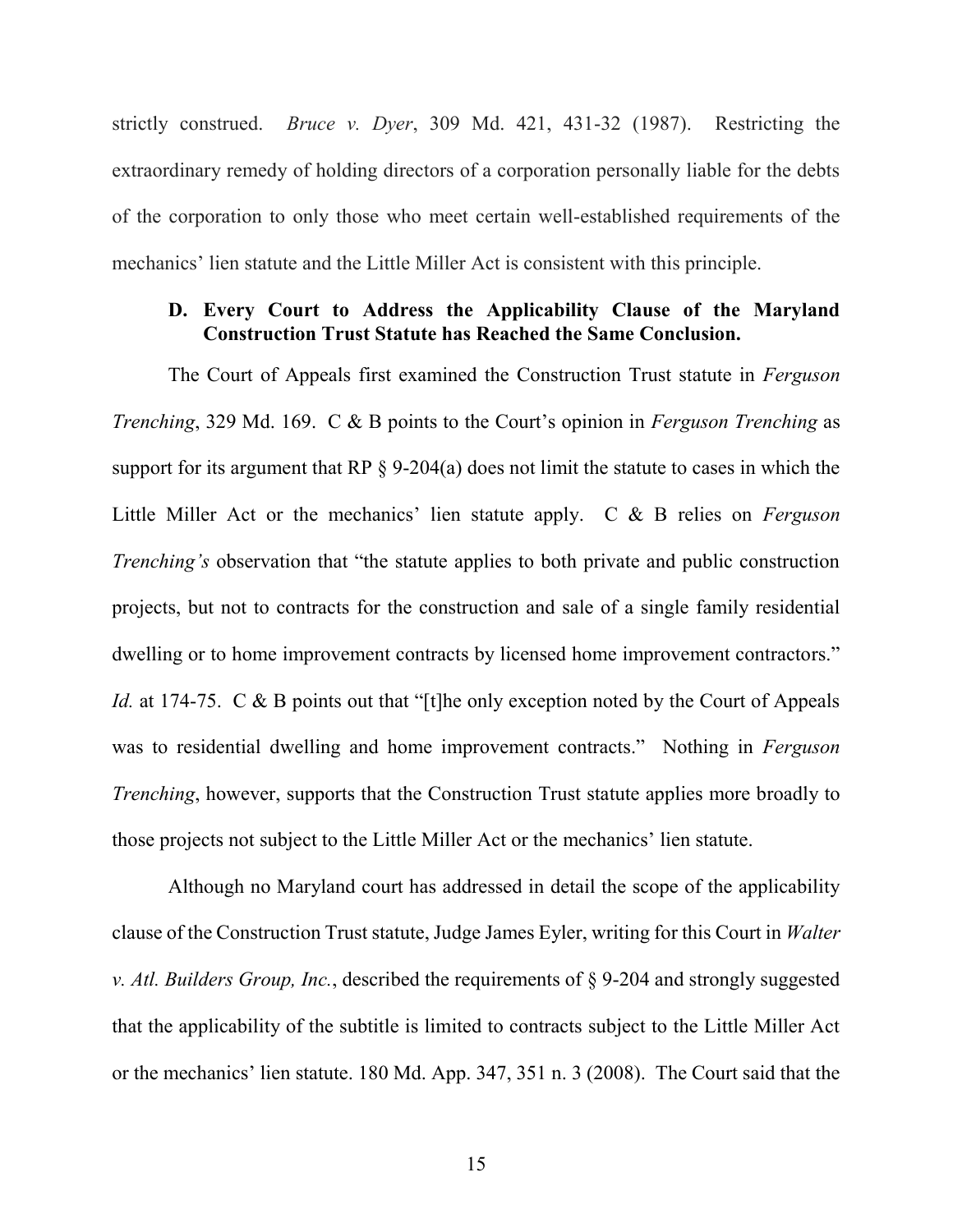Construction Trust statute applied where the contract at issue was one for the building of a public library for Harford County. *See id.* Notably, Judge Eyler wrote "[t]he contract for construction of the library was subject to the 'Maryland Little Miller Act,' . . . *and thus*, the Maryland Construction Trust statute was applicable." *Id.* (Emphasis added).

Federal courts that have examined Maryland's Construction Trust statute have reached the same conclusion we reach here. The U.S. District Court for the District of Maryland, in *Allied Bldg.*, noted:

> The Maryland Construction Trust Statute . . . applies *only* to state-financed buildings and to those subject to the Maryland mechanics' lien statute. Of course, federal construction projects such as this are not subject to the Maryland mechanics' lien statute, which is why the Miller Act was enacted in the first place.

729 F. Supp. at 479 (citing RP §§ 9-201 to 204) (Emphasis added).

Following *Allied Bldg.*, the federal court in the District of Columbia reiterated this point. *See U.S. for the use of DMI, Inc. v. Darwin Const. Co.*, 750 F. Supp. 536, 541 (D.D.C. 1990) (citing *Allied Bldg.*, 729 F. Supp. at 478). In that case, "[b]ecause the contract . . . involved a federal construction project, and was not funded by the state of Maryland," the plaintiff could not establish a successful claim under the Construction Trust statute. *Id.* Without showing that the contract was subject to either the Little Miller Act or the mechanics' lien statute, the Construction Trust statute did not permit liability.

Similarly, the U.S. Bankruptcy Court for the District of Maryland found that "the statute, by its own terms, only applies to State-financed buildings and to those subject to the Maryland mechanics' lien statute, . . . and does not apply to '[a] contract for the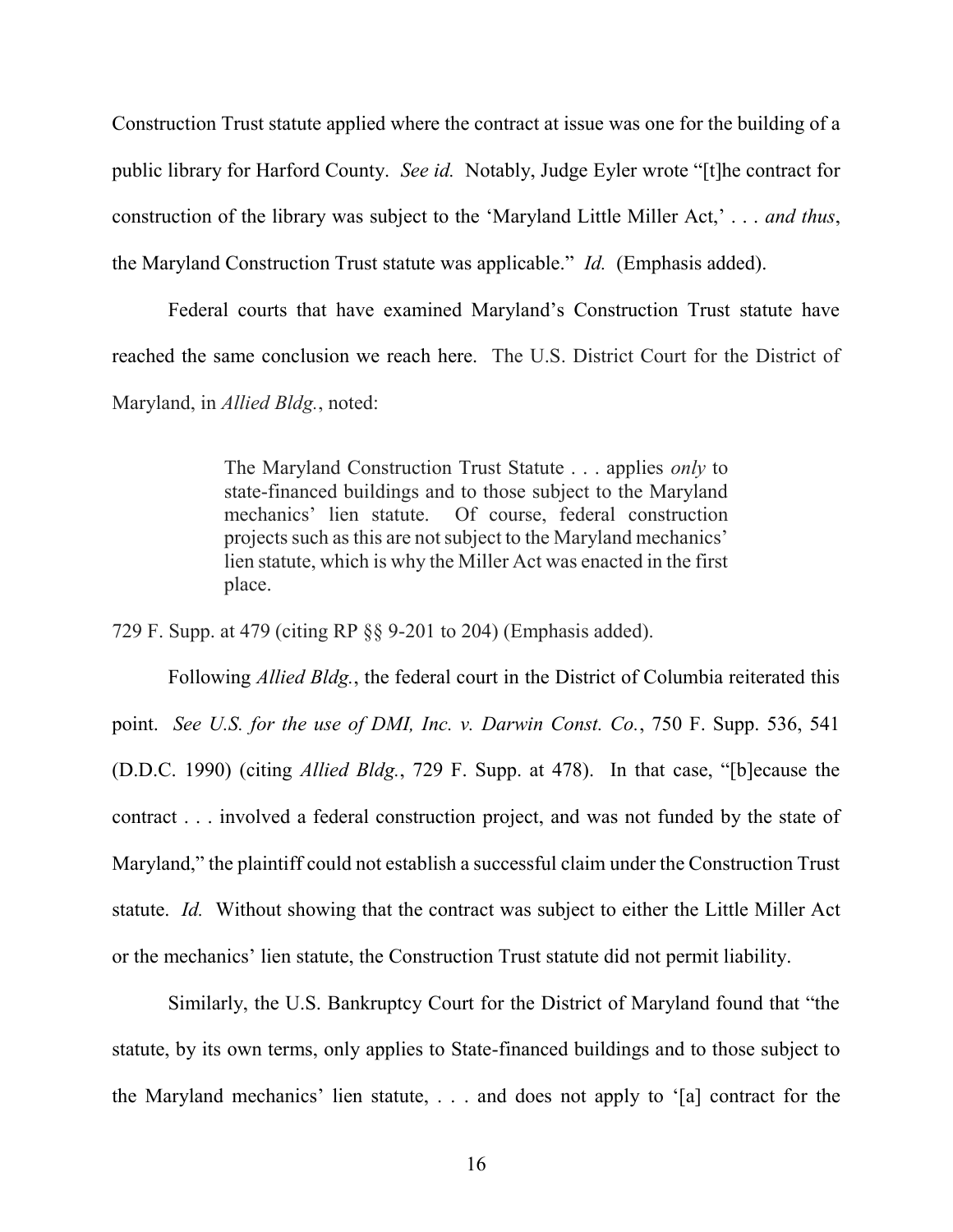construction and sale of a single family residential dwelling.'" *In re Heilman*, 241 B.R. 137, 152 (Bankr. D. Md. 1999) (citing *Allied Bldg.*, 729 F. Supp. 477) (Citations omitted). Again, the U.S. Bankruptcy Court for the District of Maryland, in *In re McGee*, found that the statute applied to permit a contractor to be held personally liable, noting specifically that "[t]he statute is applicable to the instant case *because* it applies to buildings that are subject to the Maryland mechanics' lien statute . . . , as were the buildings in this case . . . ." 258 B.R. 139, 143 (Bankr. D. Md. 2001) (Emphasis added).

The most recent opinion to address the applicability of Maryland's Construction Trust statute is *Jaguar Techs., Inc. v. Cable-La, Inc.*, 229 F. Supp. 2d 453 (D. Md. 2002). Again, the U.S. District Court in *Jaguar Techs.* reached the same conclusion as every other court that has interpreted the applicability clause of Maryland's Construction Trust statute:

> Application of the Construction Trust Statute is *limited to* property subject to § 9–102 (the Maryland Mechanics' Lien Statute) and to contracts subject to Title 17, Subtitle 1 of the State Finance and Procurement Article (also known as the Maryland Little Miller Act).

*Id.* at 455–56 (Emphasis added). There, the District Court considered whether Maryland's Construction Trust statute applied where the plaintiff had not properly alleged that the subject of the construction contract was within the applicability of the mechanics' lien statute. $10$  *See id.* at 456. The court ultimately dismissed the claim based on the inapplicability of the mechanics' lien statute, and thus, the Construction Trust statute.

<sup>&</sup>lt;sup>10</sup> The court had previously observed, "Plaintiff has not alleged that the construction project for which it was hired was undertaken pursuant to a state contract, the Maryland Little Miller Act has no bearing on the analysis here." *Jaguar Techs.*, 229 F. Supp. 2d at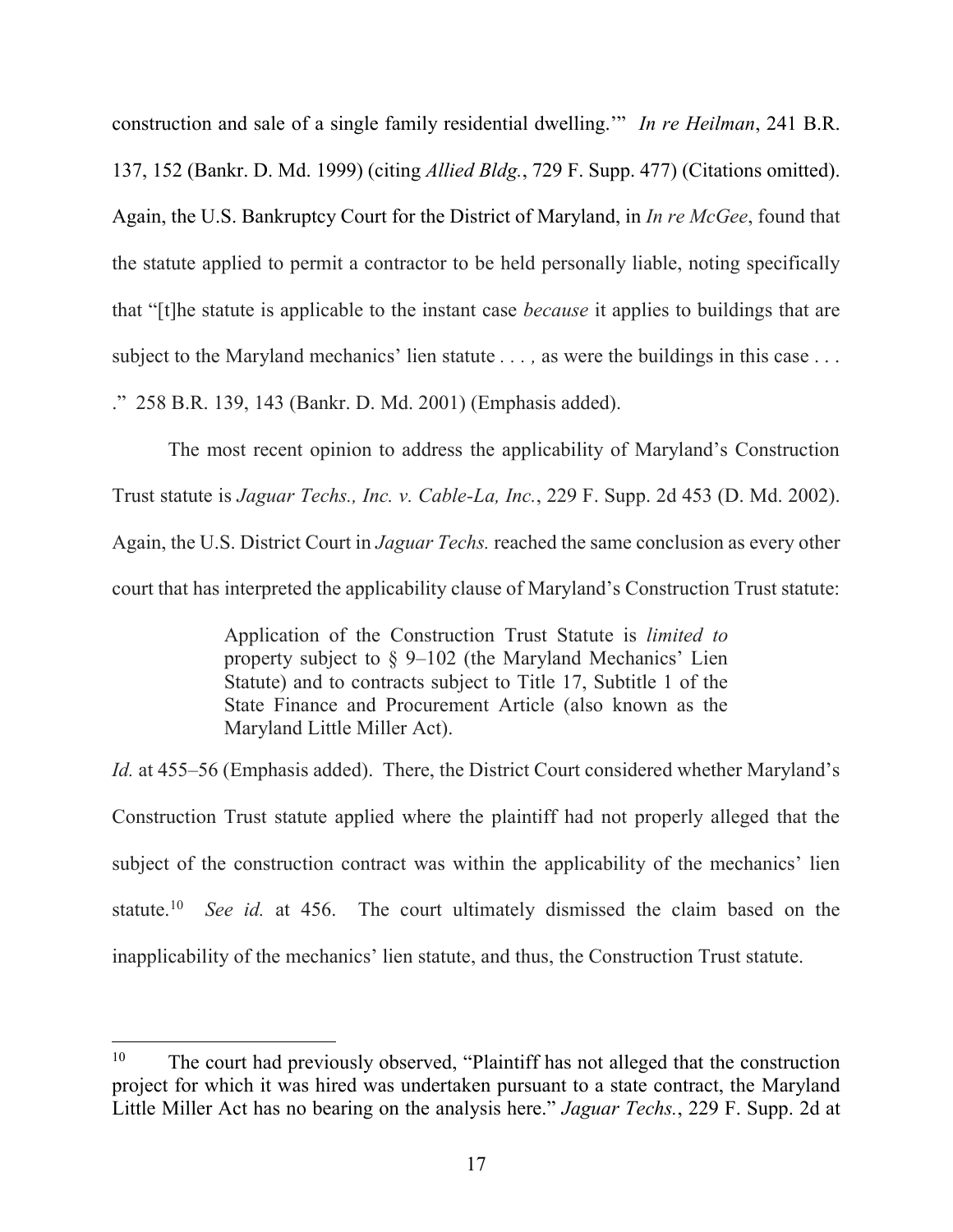Indeed, the *Jaguar Techs.* court addressed and rejected one of the primary arguments that C  $\&$  B advances in this case -- that interpreting  $\S$  9-204 to limit the applicability of the Construction Trust statute to only those projects to which either the Little Miller Act or the mechanics' lien statute already applies is illogical because it provides a "belt and suspenders" to the same group of subcontractors. In other words, C & B argues, like the plaintiff in *Jaguar Techs.*, that our reading of § 9-204(a) as a comprehensive applicability provision would provide an unnecessary remedy where one already exists. We find the *Jaguar Techs*. court's answer to that contention persuasive --

> The flaw in Plaintiff's logic is obvious: requiring that property subject to the Construction Trust Statute be property that is also subject to the Mechanics' Lien Statute does not require that the *rights and remedies* available under the Construction Trust [Statute] also be those available under the Mechanics' Lien Statute.

*Id.* at 457.

 $\overline{\phantom{a}}$ 

 The Construction Trust statute provides an entirely separate remedy for subcontractors who have not been paid for their work, which may be more or less beneficial for a particular subcontractor depending on the pertinent circumstances. Moreover, the legislature's attempt to provide a different remedy to particular classes that it views in need of protection certainly does not lead to an illogical result, nor does limiting the applicability of that remedy render the statute meaningless.

<sup>456.</sup> The court, therefore, focused narrowly on the applicability of the mechanics' lien statute.